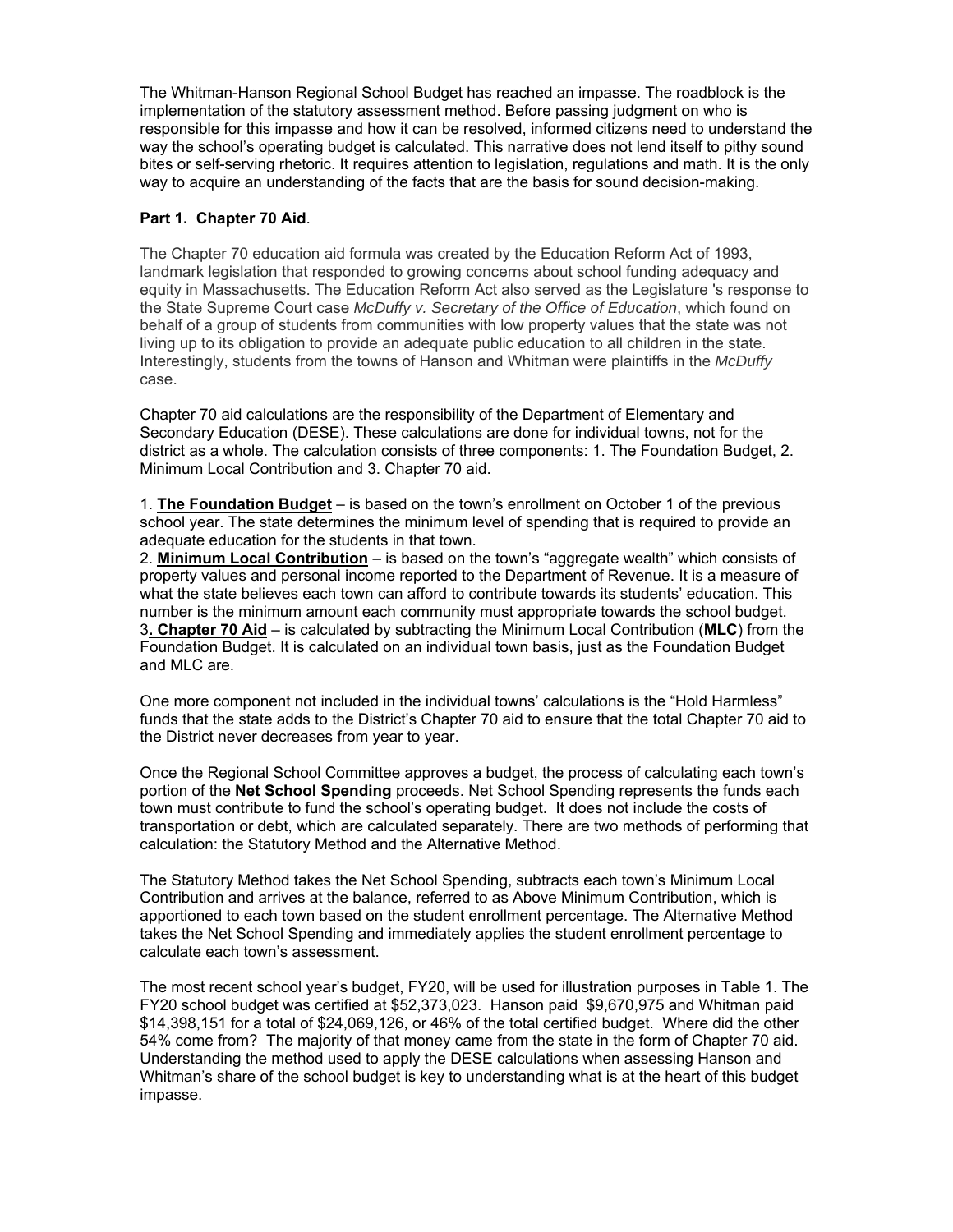|  |  |  |  |  | Table 1 FY20 Operating Budget Statutory vs Alternative Method |
|--|--|--|--|--|---------------------------------------------------------------|
|--|--|--|--|--|---------------------------------------------------------------|

| FY20 Certified Budget:                                                  | \$52,373,023   |  |  |  |  |
|-------------------------------------------------------------------------|----------------|--|--|--|--|
| Chapter 70 aid total                                                    | \$(24,776,700) |  |  |  |  |
| Other costs and revenue                                                 | \$(3,527,197)  |  |  |  |  |
| <b>Net School Spending</b>                                              | \$24,069,126   |  |  |  |  |
|                                                                         |                |  |  |  |  |
| <b>METHOD 1- Statutory Method</b>                                       |                |  |  |  |  |
| <b>Net School Spending</b>                                              | \$24,069,126   |  |  |  |  |
| <b>Hanson MLC</b>                                                       | \$(8,892,401)  |  |  |  |  |
| <b>Whitman MLC</b>                                                      | \$(10,631,538) |  |  |  |  |
| <b>Amount Above Minimum Contribution</b>                                | \$4,545,187    |  |  |  |  |
|                                                                         |                |  |  |  |  |
| Apply pupil percentage to Above Minimum Contribution                    |                |  |  |  |  |
| Hanson 40.18%                                                           | \$1,826,256    |  |  |  |  |
| <b>Whitman 59.82%</b>                                                   | \$2,718,931    |  |  |  |  |
|                                                                         |                |  |  |  |  |
| Total = MLC + % Above Minimum Contribution                              |                |  |  |  |  |
| <b>Total Hanson assessment</b>                                          | \$10,718,657   |  |  |  |  |
| <b>Total Whitman assessment</b>                                         | \$13,350,469   |  |  |  |  |
|                                                                         |                |  |  |  |  |
| <b>METHOD 2- Alternative Method -</b><br><b>Actual FY20 Assessments</b> |                |  |  |  |  |
| <b>Net School Spending</b>                                              | \$24,069,126   |  |  |  |  |
| Hanson 40.18%                                                           | \$9,670,975    |  |  |  |  |
| Whitman 59.82%                                                          | \$14,938,151   |  |  |  |  |
|                                                                         |                |  |  |  |  |
| Difference between Statutory Method - Alternative Method                |                |  |  |  |  |
| Hanson                                                                  | \$1,041,825    |  |  |  |  |
| Whitman                                                                 | \$(1,041,825)  |  |  |  |  |

## **Part 2. Assessment Methods and the Budget Impasse**

In 2007 the Board of Education approved amendments to the regulations governing regional school districts. The revised regulations became effective on February 9, 2007. In a four-page memo that was sent to all regional school districts, the new regulations outlined two methodologies that could be used when calculating assessments to member towns: the Statutory Method and the Alternative Assessment Method. The Statutory Method was the default method to be used by regional school districts *unless* the regional school committee elected to utilize the Alternative Method

Key points in the memo:

"The members of a regional school district may elect to reallocate the sum of their local contributions to the district in accordance with the regional agreement; provided…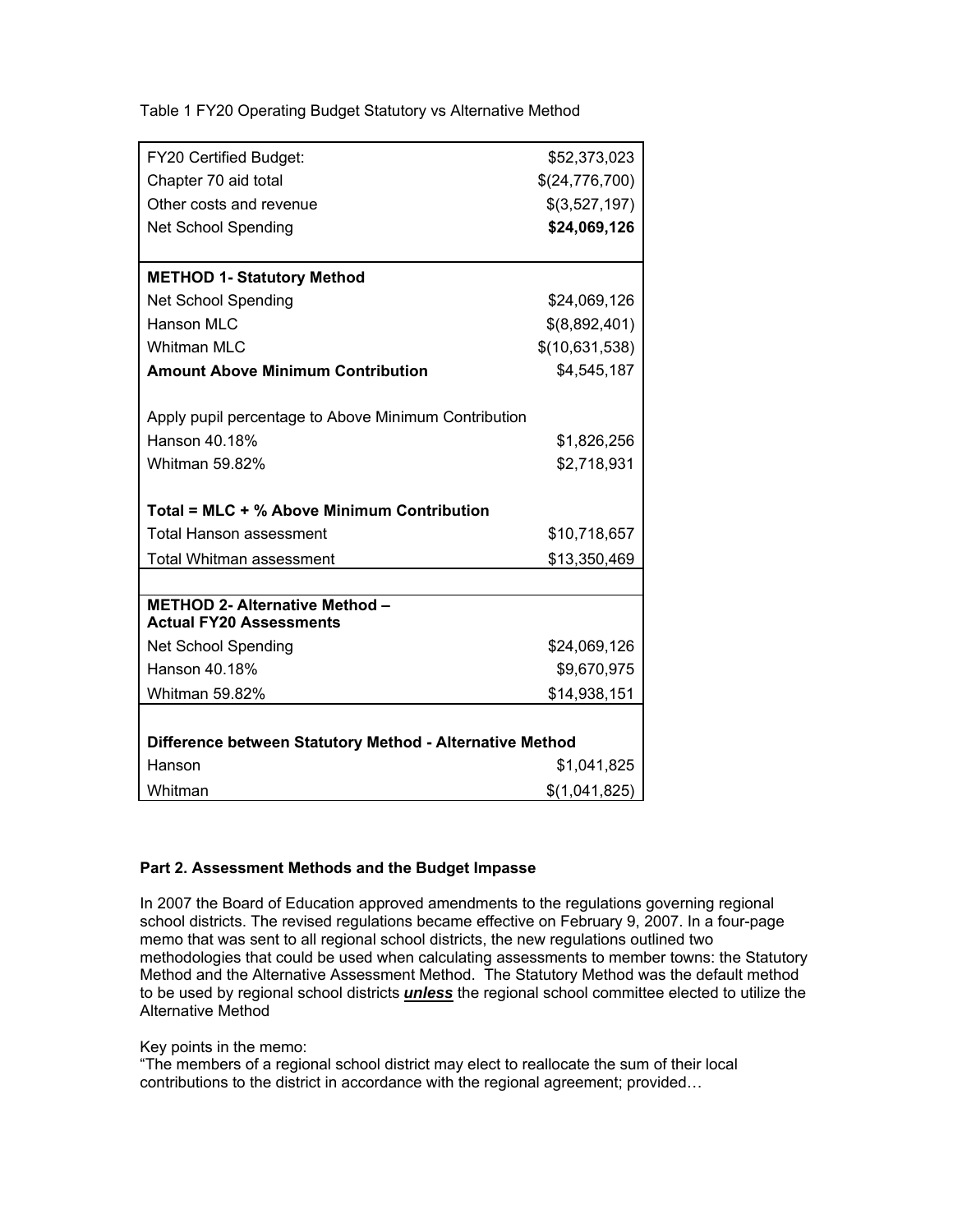- Election shall be by approval of all members of the district. Approval of each member shall be given by majority vote at an annual or special town meeting
- All members of the regional school district must *unanimously* approve this method.
- A vote must be taken *each year* to utilize this method.
- Adoption of this method *must be reported* to the Commissioner of Education on the district's annual end of year pupil and financial report."

The Whitman-Hanson Regional School District did not respond to the information contained in the 2007 memo. The annual assessment continued to be calculated using the Alternative Assessment Method, without an affirmative vote ever having been taken.

In 2017 the School Committee empaneled a Regional Agreement Amendment Committee (RAAC) to amend the 1991 Agreement that made Whitman–Hanson a preK-12 regional school system. From September 25, 2017 until April 9, 2018 the RAAC met monthly, working with consultants from the Massachusetts Association of Regional Schools (MARS) to arrive at an amended agreement that brought the Whitman-Hanson Regional Agreement into compliance with current state legislation and regulations

After seven months of careful consideration and discussions, an amended agreement was presented to the Whitman-Hanson Regional School Committee for approval and the School Committee voted unanimously on April 19, 2018 to support the Amended Agreement.

A pivotal change to the agreement was Section V - Apportionment and Payment of Costs Incurred by the District. The language in that section spelled out explicitly how each town's operating costs would be calculated. It was the Statutory Method. Gone was any language referring to an Alternative Assessment Method. The Amended Agreement contained language that adopted the Statutory Method *as the only method* to be used when apportioning each town's costs.

## **Part 3. History of Chapter 70 Aid, Minimum Local Contribution and the effect of using the Alternative Method vs. the Statutory Method**

The two tables below show the history of Chapter 70 aid for the towns of Hanson and Whitman dating back to the 2007 reforms and the effect of using the Alternative Method vs. the Statutory Method to calculate the each town's assessments for the past six fiscal years.

A careful review of Table 2 will show that Chapter 70 aid to Hanson has *decreased* by \$3.4 million dollars from 2007 to 2021 while Chapter 70 aid to Whitman has *increased* by \$1.3 million dollars. Not shown is the same fifteen-year history of the Foundation Budget and Minimum Local Contribution calculations that show both towns' MLC has increased significantly over the fifteen years, by \$5,287,266 for Hanson and by \$5,258,610 for Whitman.

| 2007-2021 History of Chapter 70 Aid |               |                |                      |                        |  |  |
|-------------------------------------|---------------|----------------|----------------------|------------------------|--|--|
|                                     | <b>HANSON</b> | <b>WHITMAN</b> |                      |                        |  |  |
| Ch70 Aid                            |               | Ch70 Aid       | <b>Hold Harmless</b> | <b>Total State Aid</b> |  |  |
| 2007                                | \$10,374,302  | \$12,005,742   | \$-                  | \$22,380,044.00        |  |  |
| 2008                                | \$10,400,498  | \$12,314,482   | \$232,037            | \$22,947,017.00        |  |  |
| 2009                                | \$11,277,473  | \$12,702,286   | \$-                  | \$23,979,759.00        |  |  |
| 2010                                | \$10,925,183  | \$13,041,259   | \$466,277            | \$24,432,719.00        |  |  |
| 2011                                | \$10,645,243  | \$13,150,667   | \$125,296            | \$23,921,206.00        |  |  |
| 2012                                | \$10,339,818  | \$12,855,980   | \$268,826            | \$23,464,624.00        |  |  |
| 2013                                | \$10,356,055  | \$13,324,446   | \$-                  | \$23,680,501.00        |  |  |
| 2014                                | \$10,038,013  | \$13,980,797   | \$-                  | \$24,018,810.00        |  |  |

| Table 2.                            |
|-------------------------------------|
| 2007-2021 History of Chanter 70 Aid |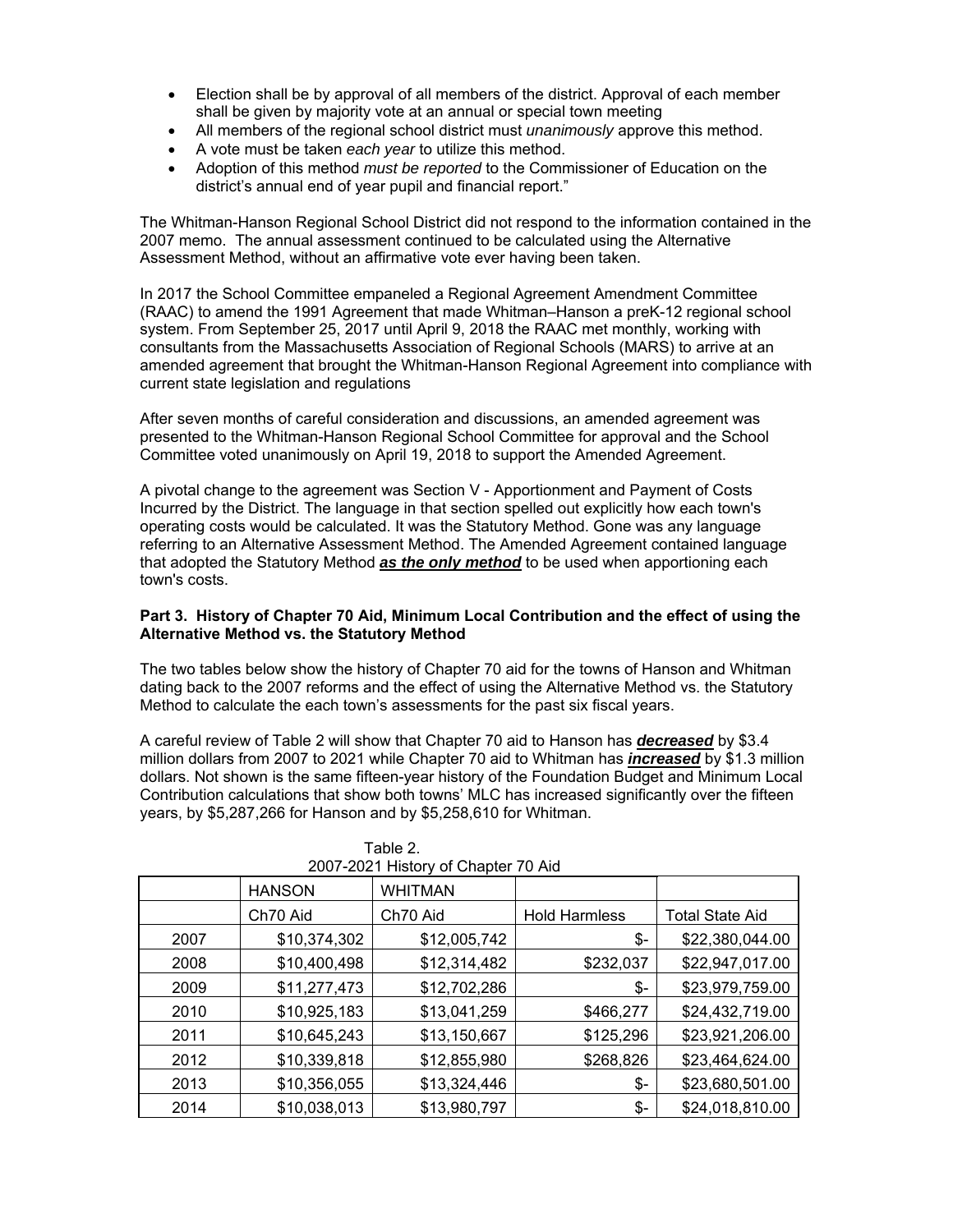| 2015      | \$9,199,932   | \$13,694,661 | \$1,225,892 | \$24,120,485.00 |
|-----------|---------------|--------------|-------------|-----------------|
| 2016      | \$8,829,017   | \$13,345,973 | \$2,044,595 | \$24,219,585.00 |
| 2017      | \$8,375,155   | \$13,183,533 | \$2,877,542 | \$24,436,230.00 |
| 2018      | \$7,631,712   | \$12,974,506 | \$3,945,812 | \$24,552,030.00 |
| 2019      | \$7,286,943   | \$13,026,683 | \$4,351,834 | \$24,665,460.00 |
| 2020      | \$7,139,961   | \$13,206,188 | \$4,430,551 | \$24,776,700.00 |
| 2021      | \$6,972,473   | \$13,301,818 | \$4,612,329 | \$24,886,620.00 |
| Change    |               |              |             |                 |
| 2021-2007 | \$(3,401,829) | \$1,296,076  |             | \$2,506,576.00  |

The information contained in Table 3 shows the impact of delaying the implementation of the Statutory Method. In FY15 the difference would have been ~\$375,000. By FY20 the difference had risen to over \$1 million dollars. For FY21 the projected amount is now up to \$1,141,833.

|           | FY15-ZU Effect of Alternative vs Statutory Method |         |               |                                                                                             |                                                       |                               |             |                                                                 |  |
|-----------|---------------------------------------------------|---------|---------------|---------------------------------------------------------------------------------------------|-------------------------------------------------------|-------------------------------|-------------|-----------------------------------------------------------------|--|
|           | Enrollment % of<br><b>Students</b>                |         |               | <b>Actual Assessment</b><br>approved at Town<br><b>Meeting "Agreement</b><br><b>Method"</b> | <b>[Required Min plus</b><br><b>Remaining amount]</b> | <b>Total Statutory Method</b> |             | <b>Effect of moving from</b><br><b>Alternative to Statutory</b> |  |
| <b>FY</b> | <b>Hanson</b>                                     | Whitman | <b>Hanson</b> | Whitman                                                                                     | <b>Hanson</b>                                         | Whitman                       | Hanson      | Whitman                                                         |  |
| 2020      | 40.21%                                            | 59.79%  | \$9,670,975   | \$14,398,151                                                                                | \$10,720,037                                          | \$13,349,089                  | \$1,049,062 | \$(1,049,062)                                                   |  |
| 2019      | 40.31%                                            | 59.69%  | \$8,913,341   | \$13,270,185                                                                                | \$9,838,937                                           | \$12,344,589                  | \$925,596   | \$(925,596)                                                     |  |
| 2018      | 40.54%                                            | 59.46%  | \$8,194,736   | \$12,064,192                                                                                | \$8,936,865                                           | \$11,322,063                  | \$742,129   | \$(742, 129)                                                    |  |
| 2017      | 41.48%                                            | 58.52%  | \$7,715,066   | \$10,956,757                                                                                | \$8,312,734                                           | \$10,359,089                  | \$597,668   | \$(597,668)                                                     |  |
| 2016      | 41.70%                                            | 58.30%  | \$7,524,572   | \$10,515,837                                                                                | \$7,940,402                                           | \$10,100,007                  | \$415,830   | \$(415,830)                                                     |  |
| 2015      | 41.82%                                            | 58.18%  | \$7,324,961   | \$10,189,999                                                                                | \$7,699,402                                           | \$9,815,558                   | \$374,441   | \$(374, 441)                                                    |  |

 $Table 3.$ r.<br>Ef Alternative ve Statutory Method

Six year total \$4,104,727 \$(4,104,727)

## **Part 4. Budget impasse**

This background information was designed to provide the facts about the funding of the school budget as it relates to Chapter 70 aid and the Minimum Local Contribution. The 2007 revised DESE regulations introduced the Statutory Method of calculating regional school budgets as the *default* method to be employed by all regional school districts. Alternative methods were still permissible; however, the regulations clearly outline the steps that must be followed each year to use the alternative assessment method. Those steps were never followed and the Whitman-Hanson Regional School District has been improperly calculating the two towns' assessments for years. The six-year effect of that failure to follow state regulations has cost Whitman taxpayers over \$4 million dollars. Late last spring a newly elected School Committee member finally did the math, revealing the true costs to each town had the statutory method been used. That information has led to the uproar over adopting the statutory method that the veteran members of the School Committee, all of whom had voted for the 2018 Amended Regional Agreement, had assumed was being used all along.

So here are some parting questions for the readers to ponder.